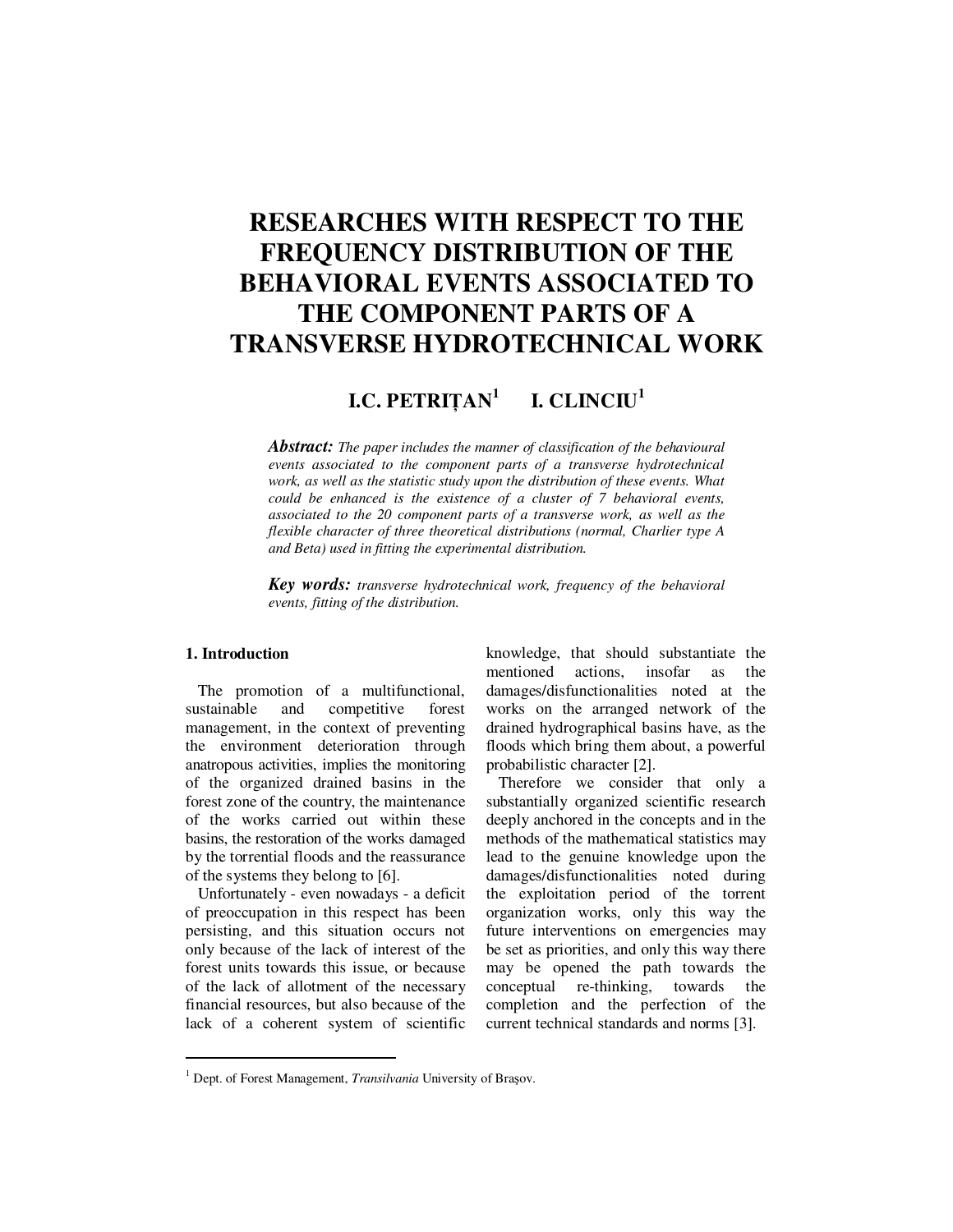#### **2. Material and Research Method**

The present work attempts such an approach starting from the experimental data accumulated during the period 2002- 2004, on the occasion of accomplishing the research project *"Didactical-experimental valences, the behavior in exploitation and the effects of the works of arranging the torrential hydrographical network within the superior basin of T*ă*rlung (upstream the accumulation S*ă*cele)"* (grant CNCSIStype A; director: prof. dr. eng. Ioan Clinciu).

For every one of the 100 transverse works existing on the arranged torrential network in the superior basin of Tărlung, there were recordings made on a typeset slip of the damages and the disfunctionalities that appeared during the functioning period of the works, since their execution up to the unfolding of the terrain phase of the research (year 2003) [4].

Within the category "damages" the following behavioral events were included: rifts, breakage, driving, deformations, degradations, weathering, decaster, infiltrations, undermining of the work body, undermining of the apron, suffusion.

Within the category of disfunctionalities, there were included: obstruction of the spillway, obstruction of the energy dissipation teeth, clogging of the apron/alluvial deposit canal  $\pm$  debris  $\pm$ vegetation, uncontrolled installation of the forest vegetation upstream/downstream the works or even in the execution and functioning area of the works, the unfulfilment of the atteration, the washing of the atteration, the exceeding of the atteration slope, consequently the burial of certain parts of the works, the deepening of the bed downstream the work, the frontal strike of the bank by the water current, erosion  $(\pm \text{ land slip} \pm \text{bank slide})$  of the bank in the areas of incaster. In this category some deficiencies caused by the execution or by the design were also included, such as the accomplishment only in part of several parts of the works (especially incaster, wings), unfulfilment of some earth fills (in the area body-wall guard-spur terminal-bank) or the lack of observance of the solutions in the project as regarding the nature or the quality of certain materials or of certain constructive dimensions (for instance in the case of the metallic grid from the unique barrage type rake on the Tărlung Valley).

There is to be noted that the mentioned behavioral events, in the ground phase of the researches, were in all cases associated to the component parts of the works. In the framework of this association, there were considered as distinct behavioral events, both those detected within the same component part, but which differ through their nature (rifts, breakage etc.), and those which are of the same nature but which were detected at different component parts (weathering at the body of the barrage, weathering at the guard wall etc.).

With the data referring to these events, centralized upon torrential valleys, the frequency distribution of the transverse hydrotechnical works on the torrential network from the superior basin of Tărlung could be made, the study variable being the number of behavioral events recorded during the functioning of the works.

The histogram of the experimental distribution of the number of behavioral events associated to the component parts of a transverse hydrotechnical work is the one presented in Figure 1.

From the analysis of this histogram, there can be noted that:

- 5 of the 100 works were affected by no behavioural event, whereas other 5 works were affected by a single behavioural event;

- for other 4 works, two behavioural events were noted; ...

- for a single work, 16 and respectively 17 behavioural events could be detected.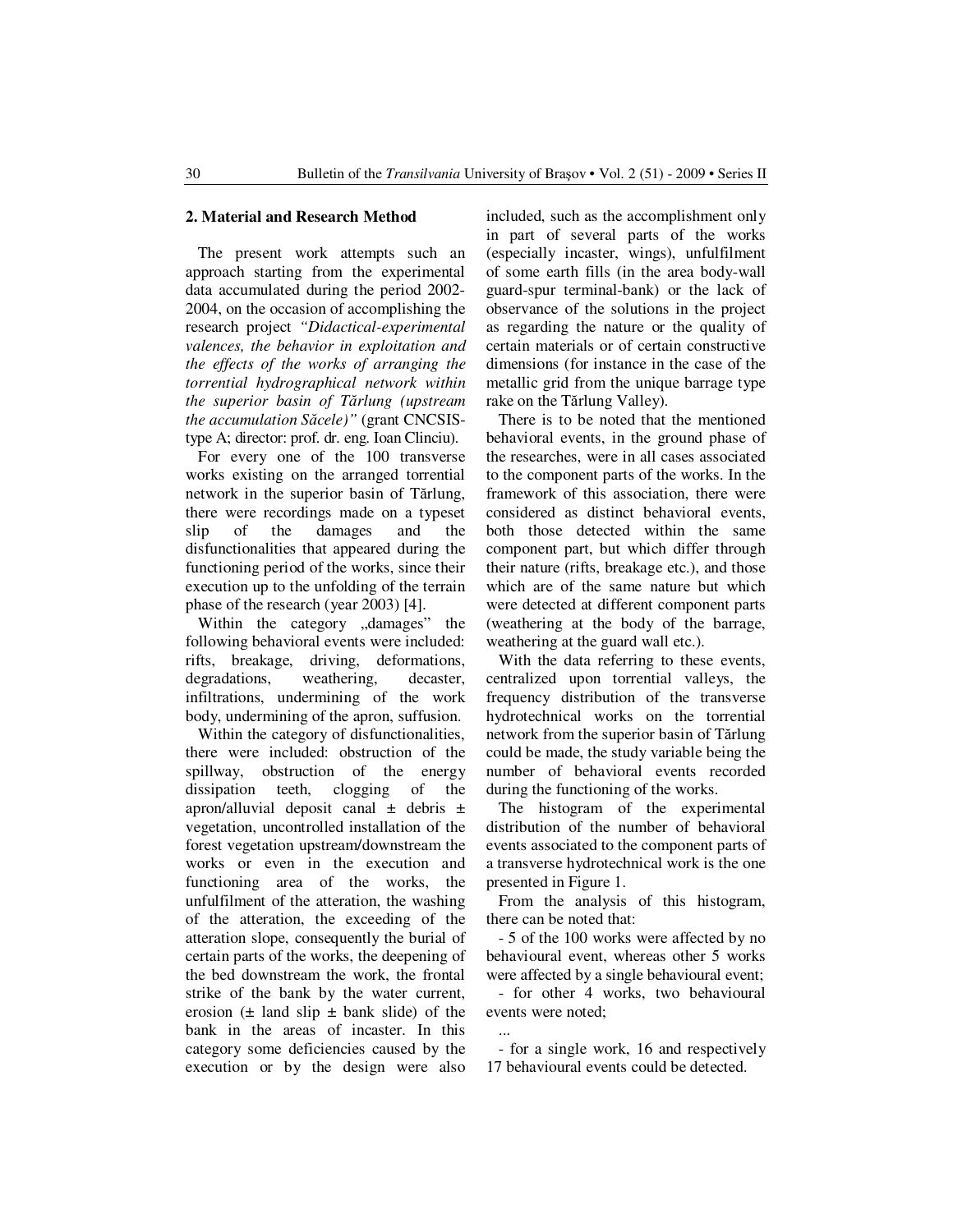



### **3. Results and Discussions**

The data resulting from the researches show that, at the works of arrangement of the torrential hydrographical network on the Tărlung Valley, during their exploitation, a high variability could be recorded with regard to the apparition and the manifestation of the behavioral events. There could be noted differences, both from one experimental valley to the other, and from one transverse work to another, within the same torrential valley.

In order to detect the laws that rule upon the phenomenon, the frequency distribution

that had been found was searched both in the variant of non-grouping the frequencies on classes, and in the 4 variants of grouping the frequencies on class intervals.

In the case of all study variants, the values of the main statistic indicators were calculated and analyzed and fittings of the frequencies of the behavioral events identified according to three of the most known theoretical distributions (normal, Charlier type A and Beta) were carried out (see details in [1]).

# **3.1. The Main Statistic Indicators of the Distribution of the Number of Recorded Behavioral Events**

For all 5 study variants, the following statistic indicators of the experimental distribution were determined and analyzed: the arithmetical average, the standard deviation, the variation coefficient, the non-homogeneity coefficient, the asymmetry index, the excess index.

The obtained results are centralized in Table 1.

On the basis of these data, the following may be noted:

- during the exploitation period of the 100 works under research, on average, a cluster of 7 behavioral events associated to the 20 component parts of a transverse work were recorded;

- the standard deviation is of 4 behavioral

Table 1

|                                                     | <b>Statistic indicator</b> |                    | <b>Study variant</b> |                                |         |         |         |  |  |  |
|-----------------------------------------------------|----------------------------|--------------------|----------------------|--------------------------------|---------|---------|---------|--|--|--|
| Nr.<br>crt.                                         |                            |                    |                      | П                              | ш       | IV      | v       |  |  |  |
|                                                     |                            |                    | Non-grouped          | Frequencies grouped on classes |         |         |         |  |  |  |
|                                                     |                            |                    | frequencies          | $h=2$                          | $h = 3$ | $h = 4$ | $h = 5$ |  |  |  |
|                                                     | Arithmetical average       |                    | 6.94                 | 7.40                           | 7.03    | 6.52    | 6.90    |  |  |  |
| $\mathcal{D}$                                       | Standard deviation         |                    | 4.289                | 4.292                          | 4.273   | 4.320   | 4.490   |  |  |  |
| $\mathbf{3}$                                        | Variation coefficient      |                    | 61.8                 | 57.9                           | 60.8    | 66.3    | 65.1    |  |  |  |
| $\overline{4}$                                      | Homogeneity coefficient    |                    | 0.21                 | 0.11                           | 0.19    | 0.29    | 0.27    |  |  |  |
| 5                                                   | Asymmetry index            | A                  | 0.299                | 0.307                          | 0.350   | 0.307   | 0.453   |  |  |  |
|                                                     |                            | $A / s_A$          | 1.24                 | 1.28                           | 1.49    | 1.28    | 1.88    |  |  |  |
| 6                                                   | Excess index               | Е                  | $-0.87$              | $-0.91$                        | $-0.89$ | $-0.85$ | $-0.81$ |  |  |  |
|                                                     |                            | E / s <sub>E</sub> | 1.83                 | 1.89                           | 1.84    | 1.77    | 1.69    |  |  |  |
| Note: $h$ signifies the value of the class interval |                            |                    |                      |                                |         |         |         |  |  |  |

*The values of the main statistic indicators of the distribution under research*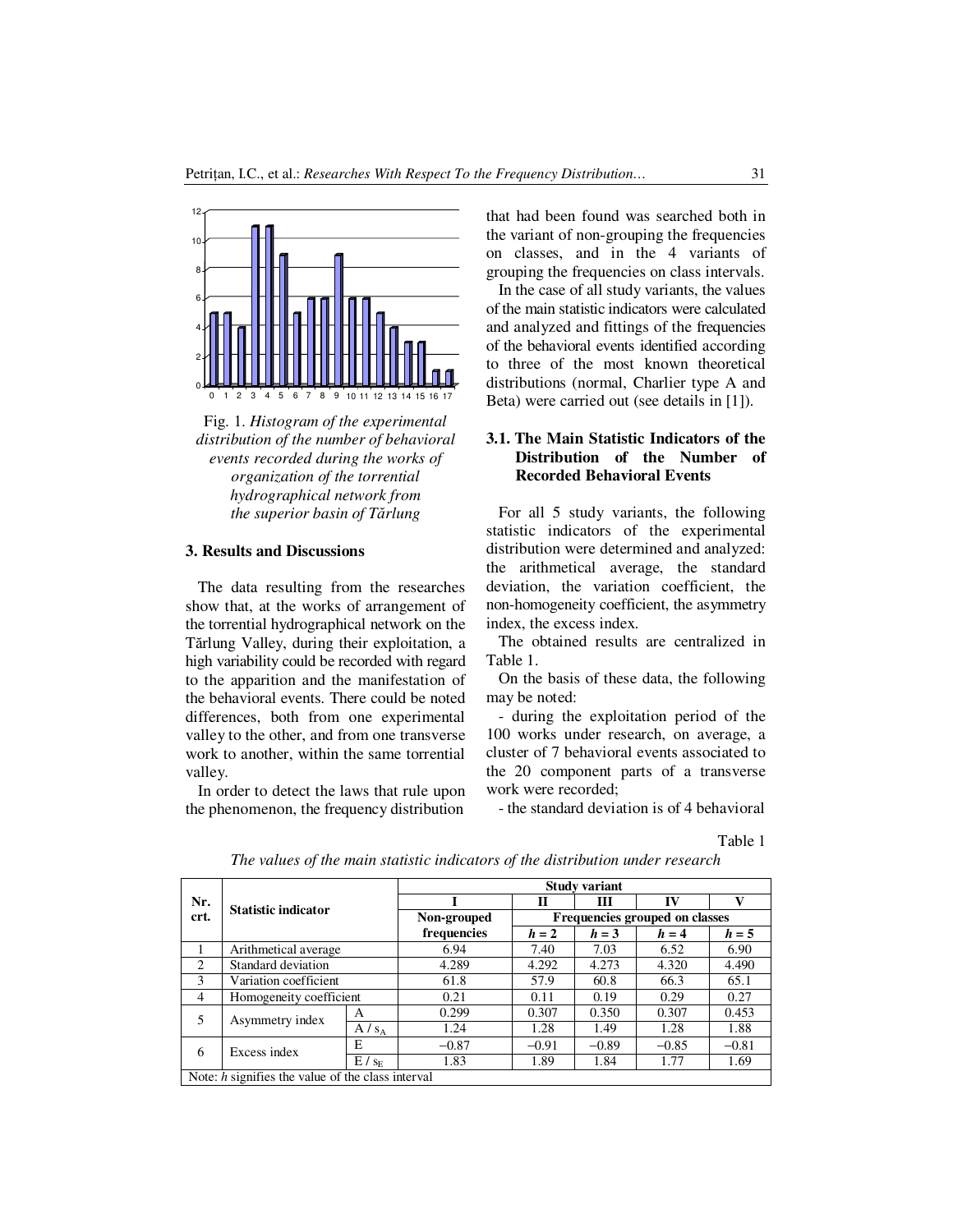events and the variation coefficient is of about 60%, which proves that, for the case under study, the distribution of the behavioral events is strongly non-homogeneous [5];

- this distribution asserts itself through positive asymmetry (left-handed) and negative excess (platicurtic curve); the values of these two indicators are however not significant from the statistic point of view;

- following the frequency grouping upon classes, the values of none of the statistic indicators suffered essential modifications.

## **3.2. Fitting of the Frequency Distribution of the Number of Recorded Behavioral Events**

Furthermore, the possibility of fitting the frequency distribution of the number of behavioral events recorded after 3 of the most known theoretical distributions: normal distribution, Charlier distribution type A, and beta distribution was investigated. Starting from the file of experimental frequencies and using the software *Statistica 7.1* [7], the





#### *Legend:*

*The experimental distribution is represented by the thinned continuous line, the normal distribution by the thicked continuous line, the Charlier distribution type A by the thinned interrupted line and the Beta distribution by the thicked interrupted line;*  $x_i$  *- the number of recorded behavioral events, ni - the frequency of the recorded behavioral events (both experimental and theoretical values).*

Fig. 2. *Searched experimental distribution and its fitting according to three theoretical distributions, both in the variant of non-grouping of the frequencies on classes (I), and in the four variants of grouping the frequencies on classes (II…V)* 

frequencies for all 5 variants of data grouping on classes and for all 3 mentioned distributions were determined (Figure 2).

For each case in particular, it was

subsequently resorted to the application of the fitting test  $\chi^2$ , a test on the basis of which it could be decided to what extent there is a concordance between the file of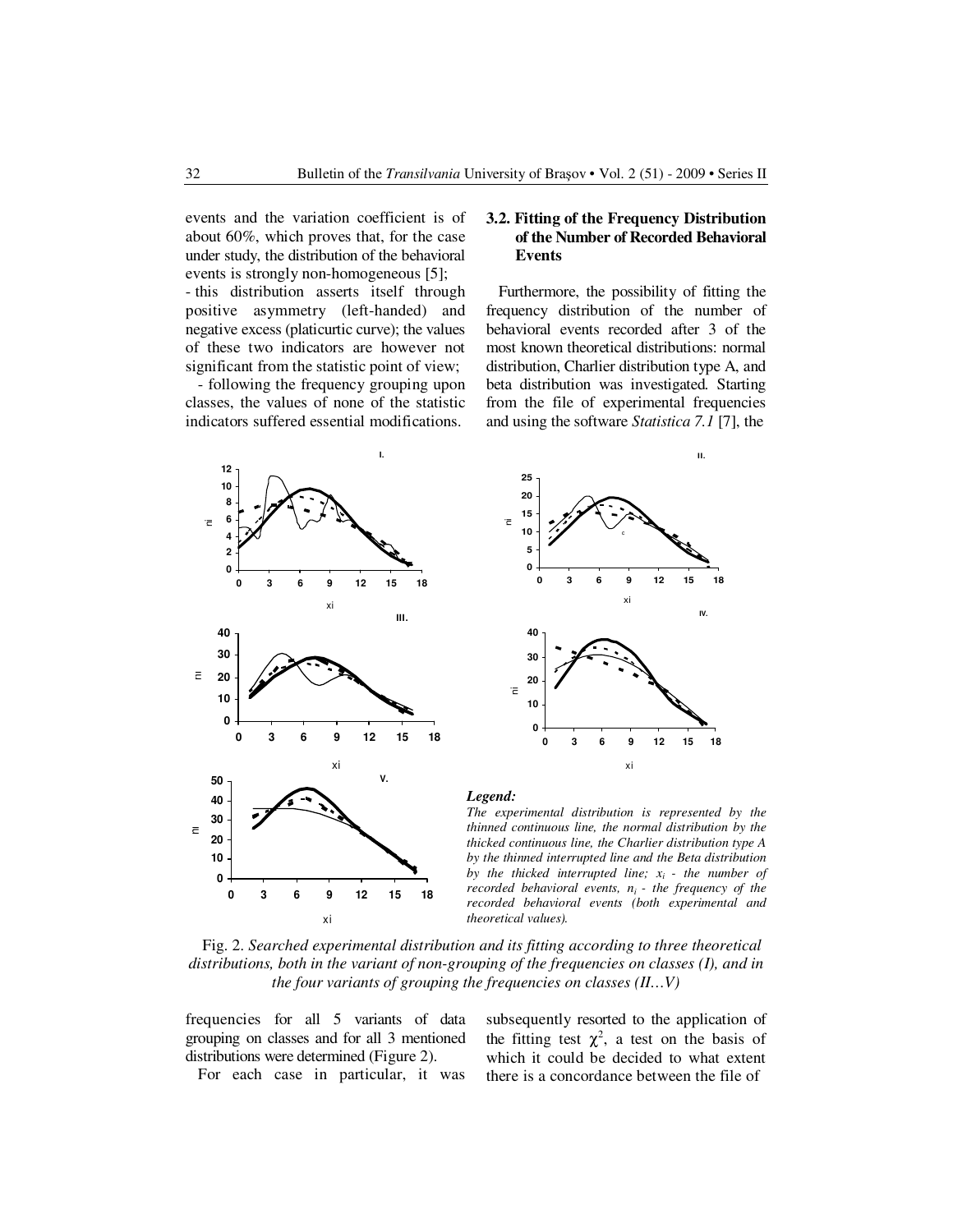| <b>Variant</b> | <b>Experimental value of the test</b><br>$\gamma^2$ for the distribution |                            |             | Degrees of liberty for the<br>distribution |             | Theoretical value of the<br>test $\gamma^2$ for the distribution |             |
|----------------|--------------------------------------------------------------------------|----------------------------|-------------|--------------------------------------------|-------------|------------------------------------------------------------------|-------------|
|                | <b>Normal</b>                                                            | <b>Charlier-</b><br>type A | <b>Beta</b> | Normal and<br><b>Charlier-type A</b>       | <b>Beta</b> | <b>Normal</b> and<br><b>Charlier-type A</b>                      | <b>Beta</b> |
|                | 12.95                                                                    | 9.91                       | 8.65        | 16                                         | 15          | 26.29                                                            | 24.9        |
| Н              | 9.22                                                                     | 3.49                       | 3.38        |                                            |             | 14.06                                                            | 12.59       |
| Ш              | 10.13                                                                    | 5.45                       | 11.01       |                                            |             | 9.48                                                             | 7.8         |
| IV             | 6.30                                                                     | 0.78                       | 3.21        |                                            | っ           | 7.81                                                             | 5.99        |
|                | 6.72                                                                     | 1.72                       | 2.75        | ∍                                          |             | 5.99                                                             | 3.84        |

*Values of the test*  $\chi^2$ *, for the distributions and variants under study* Table 2

experimental frequencies, on the one hand, and the file of theoretical frequencies, on the other hand.

In settling the degrees of liberty, the number of classes was taken into consideration as well as the number of parameters of the theoretical distribution (a single one in the case of the normal distribution and of the Charlier distribution type A and two in the case of the Beta distribution). Therefore, the value  $\chi^2$  was separately specified for the normal and Charlier distribution type A and separately for the Beta distribution.

On the basis of the data in Table 2, the following conclusions could be formulated:

**Variant I**: the experimental distribution is successfully fitted after all 3 theoretical distributions, the best quality of the fitting being offered by the Beta distribution, followed by the Charlier distribution-type A and by the normal one.

**Variant II**: the experimental distribution is successfully fitted after all 3 theoretical distributions, the best quality of the fitting being likewise offered by the Beta distribution, followed by the Charlier distribution-type A and by the normal one; the quality of the fitting offered by the first two theoretical distributions being obviously better.

**Variant III**: the experimental distribution is successfully fitted only after Charlier.

**Variant IV**: the experimental distribution is successfully fitted after all 3 theoretical distributions, this time being the Charlier

distribution-type A the one which offers the best quality of the fitting, followed by the Beta distribution and by the normal one.

**Variant V**: the experimental distribution is successfully fitted only after Charlier and Beta, the first ensuring a better quality of the fitting.

This way, Charlier distribution-type A successfully fits the experimental frequencies in all 5 cases, Beta distribution in 4 of 5 cases, and the normal distribution in 3 of 5 cases. We could say that the normality of the frequency distribution is statistically proved. At the same time, there was an enhancement of the fact that through raising the class interval, the frequency distribution of the number of recorded behavioral events goes off normality (excepting variant 4).

Comparing, from the point of view of fitting quality, the distributions Beta and Charlier-type A (recognized through their flexibility), we could note that the former occupies the first place for the variants I and II (which means for the frequencies which are not grouped upon classes or for the variant with the smallest class interval), whereas for higher values of the class interval, the distribution Charlier-type A is situated first.

#### **4. Conclusions**

The probabilistic character of the apparition of the damages/disfunctionalities noted at the works on the organized network of the